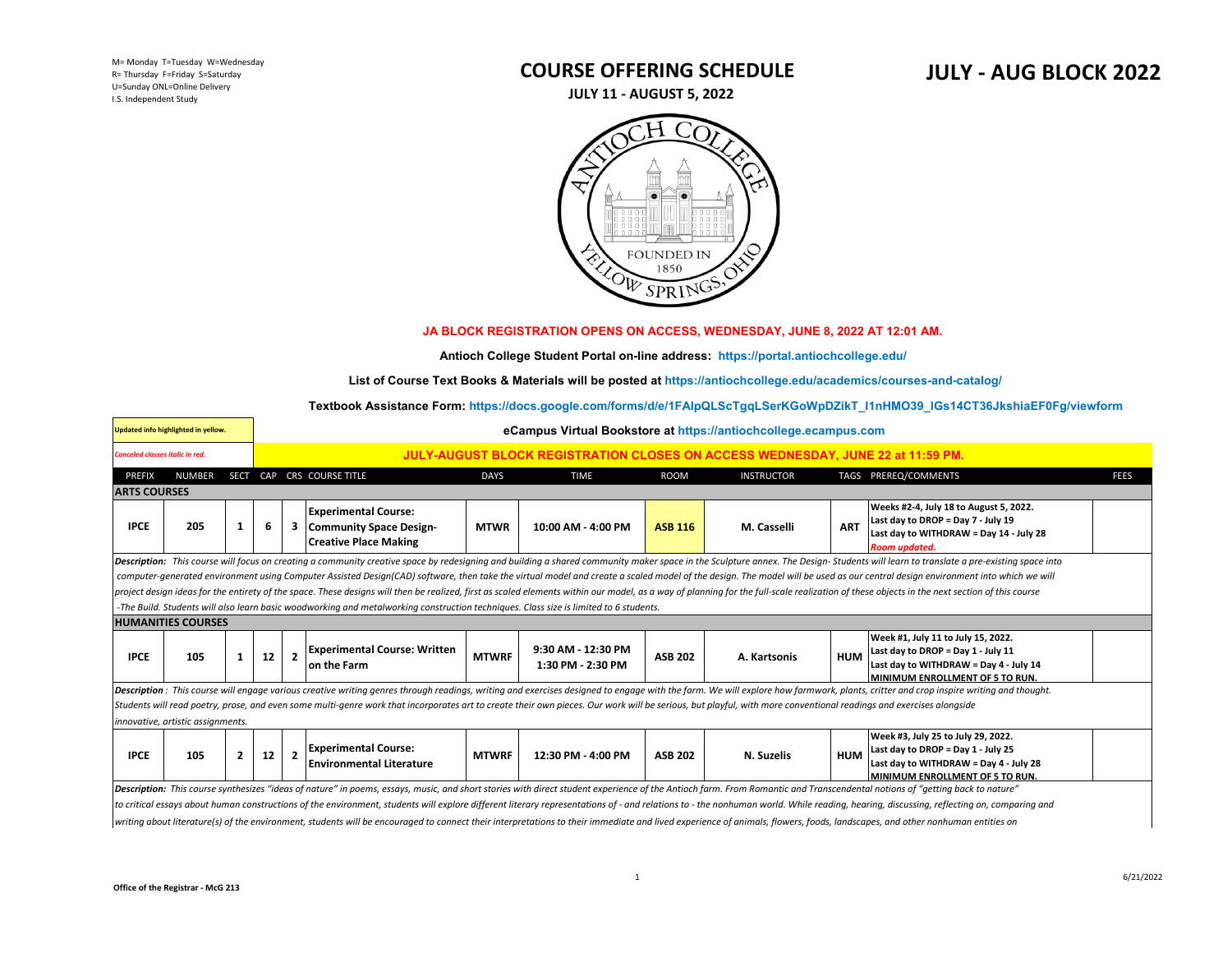M= Monday T=Tuesday W=Wednesday R= Thursday F=Friday S=Saturday U=Sunday ONL=Online Delivery I.S. Independent Study

# **COURSE OFFERING SCHEDULE JULY 11 - AUGUST 5, 2022**

## **JULY - AUG BLOCK 2022**

| <b>PREFIX</b>                                                                                                                                                                                                                                                                                                                                                                                                                                                                                                                                                                                                                                                            | <b>NUMBER</b> |                |    |                | SECT CAP CRS COURSE TITLE                                                                  | <b>DAYS</b>  | <b>TIME</b>                              | <b>ROOM</b>    | <b>INSTRUCTOR</b> |            | TAGS PREREQ/COMMENTS                                                                                                                                                                                 | <b>FEES</b> |
|--------------------------------------------------------------------------------------------------------------------------------------------------------------------------------------------------------------------------------------------------------------------------------------------------------------------------------------------------------------------------------------------------------------------------------------------------------------------------------------------------------------------------------------------------------------------------------------------------------------------------------------------------------------------------|---------------|----------------|----|----------------|--------------------------------------------------------------------------------------------|--------------|------------------------------------------|----------------|-------------------|------------|------------------------------------------------------------------------------------------------------------------------------------------------------------------------------------------------------|-------------|
| Antioch's campus.                                                                                                                                                                                                                                                                                                                                                                                                                                                                                                                                                                                                                                                        |               |                |    |                |                                                                                            |              |                                          |                |                   |            |                                                                                                                                                                                                      |             |
| <b>SCIENCE COURSES</b>                                                                                                                                                                                                                                                                                                                                                                                                                                                                                                                                                                                                                                                   |               |                |    |                |                                                                                            |              |                                          |                |                   |            |                                                                                                                                                                                                      |             |
| <b>SCI</b>                                                                                                                                                                                                                                                                                                                                                                                                                                                                                                                                                                                                                                                               | 101           | 1              | 12 |                | <b>Foundational Topics in</b><br>2 Sciences: Farm to Table<br><b>Nutrition</b>             | <b>MTWRF</b> | 9:30 AM - 12:00 PM<br>1:00 PM - 2:00 PM  | <b>ASB 202</b> | D. Harvey         | SCI        | Week #2, July 18 to July 22, 2022.<br>Last day to DROP = Day $1 -$ July 18<br>Last day to WITHDRAW = Day 4 - July 21<br><b>MINIMUM ENROLLMENT OF 5 TO RUN.</b>                                       |             |
| Description: This course will cover the fundamentals of human nutrition, with a focus on macro- and micronutrients, digestion and absorption, metabolism, and dietary needs throughout the lifecycle. We will explore local<br>and global food systems through work on the Antioch farm and field trips to the Gem City Market Co-op, The Dayton Foodbank and Farm and Clem & Thyme Nutrition. Learn to harvest and prepare nutritious food from<br>the farm, analyze your own diet, and join us in discussion on food insecurity and chronic disease, the evolution of diet culture, and our favorite nutrition buzzwords.                                              |               |                |    |                |                                                                                            |              |                                          |                |                   |            |                                                                                                                                                                                                      |             |
| <b>SCI</b>                                                                                                                                                                                                                                                                                                                                                                                                                                                                                                                                                                                                                                                               | 101           | $\overline{2}$ | 12 | $\overline{2}$ | <b>Foundational Topics in</b><br><b>Sciences: Exploring Pollinators</b>                    | <b>MTWRF</b> | 9:00 AM - 11:00 AM<br>3:00 PM - 5:00 PM  | <b>ASB 106</b> | K. Matteson       | <b>SCI</b> | Week #4, August 1 to August 5, 2022.<br>Last day to DROP = Day 1 - August 1<br>Last day to WITHDRAW = Day 4 - August 4<br>MINIMUM ENROLLMENT OF 5 TO RUN.                                            |             |
| Description: Pollination biology is a fascinating ecological process that is critical to global ecosystems. Numerous crops and wild plants rely on insects and other pollinators for successful fruit and seed production. Thi                                                                                                                                                                                                                                                                                                                                                                                                                                           |               |                |    |                |                                                                                            |              |                                          |                |                   |            |                                                                                                                                                                                                      |             |
| intensive course will explore the diversity of pollinators in and around the Antioch Farm, from relatively well-known honey bees to wild bees, butterflies, and other pollinators. Participants will gain an understanding of                                                                                                                                                                                                                                                                                                                                                                                                                                            |               |                |    |                |                                                                                            |              |                                          |                |                   |            |                                                                                                                                                                                                      |             |
| identification and morphology, insect identification, field methods, threats to pollinators, and what can be done to foster healthy pollinator communities.                                                                                                                                                                                                                                                                                                                                                                                                                                                                                                              |               |                |    |                |                                                                                            |              |                                          |                |                   |            |                                                                                                                                                                                                      |             |
| <b>SOCIAL SCIENCE COURSES</b>                                                                                                                                                                                                                                                                                                                                                                                                                                                                                                                                                                                                                                            |               |                |    |                |                                                                                            |              |                                          |                |                   |            |                                                                                                                                                                                                      |             |
| <b>ANTH</b>                                                                                                                                                                                                                                                                                                                                                                                                                                                                                                                                                                                                                                                              | 270           | 1              | 20 | 4              | Special Topics in Cultural<br>Anthropology: Mutual Aid,<br><b>Accountability, and Care</b> | <b>MTWRF</b> | 9:30 AM - 11:30 AM<br><b>SYNCHRONOUS</b> | On-Line        | J. Grubbs         |            | Weeks #1-4, July 11 to August 5, 2022<br>Last day to DROP = Day 2 - July 12<br>SocSci Last day to WITHDRAW = Day 14 - July 28<br><b>MINIMUM ENROLLMENT OF 5 TO RUN.</b><br><b>Chanaed to online.</b> |             |
| Description: In this course, students will engage with the history and contemporary practices of mutual aid, accountability and community practices, as well as an ethich of care in collective spaces. The course is not only<br>of foundational theorists of power and resistance, from Proudhon to Penniman to Goldman, it is also a reflective opportunity for students to engage in meaningful conversations that are both applied and forward-focused.<br>Students in the course will have the distinct privilege of engaging with an internationally-known collective that will be convening in Yellow Springs during this time. On-line Hybrid for some classes. |               |                |    |                |                                                                                            |              |                                          |                |                   |            |                                                                                                                                                                                                      |             |
|                                                                                                                                                                                                                                                                                                                                                                                                                                                                                                                                                                                                                                                                          |               |                |    |                |                                                                                            |              |                                          |                |                   |            |                                                                                                                                                                                                      |             |

#### ● **Independent Studies and Courses by Special Arrangement (CBSA's) can still run. Submit your paper registration materials to the Registrar.**

**● No Tuition will be charged for the July August Block 2022 by current degree seeking students.**